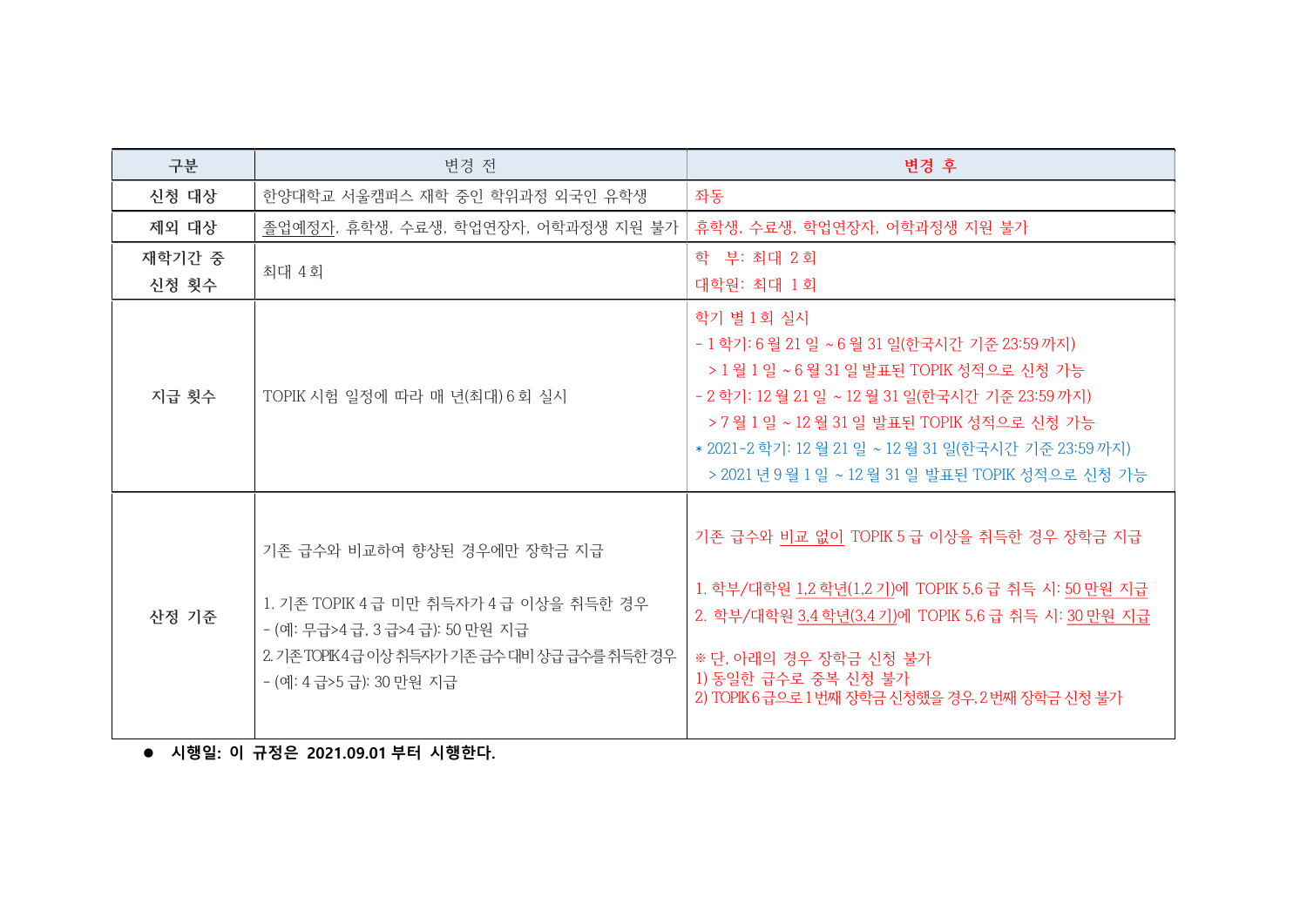| Category                                           | Before                                                                                                                                                                                                                                                                                                                                                                                   | After                                                                                                                                                                                                                                                                                                                                                                                                                                                                                                                 |
|----------------------------------------------------|------------------------------------------------------------------------------------------------------------------------------------------------------------------------------------------------------------------------------------------------------------------------------------------------------------------------------------------------------------------------------------------|-----------------------------------------------------------------------------------------------------------------------------------------------------------------------------------------------------------------------------------------------------------------------------------------------------------------------------------------------------------------------------------------------------------------------------------------------------------------------------------------------------------------------|
| Eligibility                                        | International student currently enrolled in a degree<br>program (Seoul Campus)                                                                                                                                                                                                                                                                                                           | No change                                                                                                                                                                                                                                                                                                                                                                                                                                                                                                             |
| Those Ineligible                                   | Those who are expected to graduate, in leave of absence,<br>completed studies but haven't graduate or have extended<br>studies, enrolled in language institute program cannot<br>apply.                                                                                                                                                                                                  | Those who are in leave of absence, completed studies but haven't<br>graduated, extended studies, or enrolled in language institute<br>program cannot apply.                                                                                                                                                                                                                                                                                                                                                           |
| Application<br><b>Counts During</b><br>school year | Up to 4 times                                                                                                                                                                                                                                                                                                                                                                            | Undergraduate: 2 times maximum<br>Graduate: 1 time maximum                                                                                                                                                                                                                                                                                                                                                                                                                                                            |
| Number of<br>payments                              | Payment is made 6 times a year in accordance with<br><b>TOPIK</b> schedule                                                                                                                                                                                                                                                                                                               | Payment is made once a semester.<br>- Spring Semester: $6.21 \sim 6.31$ (Until 23:59 Korean time)<br>> Can apply with TOPIK result announced on $1.1 \sim 6.31$<br>- Fall Semester: 12.21 ~ 12.31 (Until 23:59 Korean time)<br>$>$ Can apply with TOPIK result announced on $7.1 \sim 12.31$<br>* 2021 Fall semester: 12.21 ~ 12.31 (Until 23:59 Korean time)<br>> Can apply with TOPIK result announced on 2021.9.1 ~ 12.31                                                                                          |
| Selection<br>Criteria                              | Scholarship paid only when the score has improved<br>compared to the existing score<br>1. In case a student with level 4 or below obtained level 4 or<br>higher<br>- (e.g: None>Level 4, Level 3>Level 4: Grant 500,000 won<br>2. In case a student with TOPIK level 4 or higher obtained<br>higher level compared to the existing level<br>- (e.g.: Level 4>Level 5): Grant 300,000 won | Scholarship paid if acquired TOPIK level 5 or higher regardless of<br>existing score.<br>1. If acquired TOPIK 5,6 in undergrad/grad year 1,2 (1,2 term): Grant<br>500,000 won<br>2. If acquired TOPIK 5,6 in undergrad/grad year 3,4 (3,4 term): Grant<br>300,000 won<br>* Scholarship application is not permitted in the following cases<br>1) Duplicate application with the same level is not allowed<br>2) If you apply for the first scholarship with TOPIK level 6, cannot<br>apply for the second scholarship |

Implementation: This guideline is set to take effect from 2021.09.01.